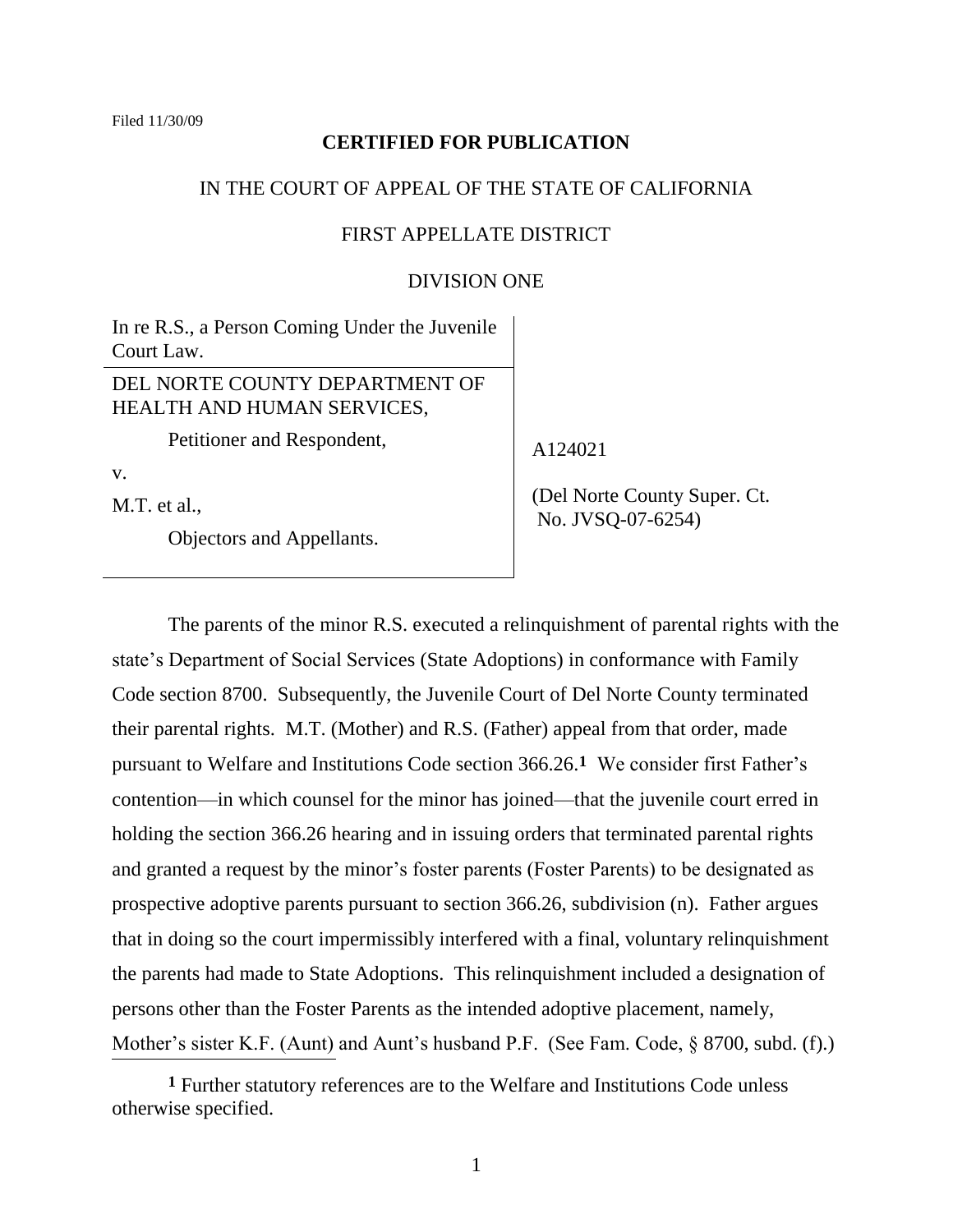As discussed below, we agree with this contention and reverse the orders of the juvenile court. Secondly, we conclude that it is unnecessary to address Mother"s contention, that the court violated notice requirements of the Indian Child Welfare Act (ICWA), because any defect in the notice provided to Indian tribes, concerning the minor's dependency proceeding, was rendered moot by the parents' voluntary relinquishment to State Adoptions.

### **BACKGROUND**

In November 2007, the county"s Department of Health and Human Services (Department) initiated these proceedings as to the minor (born June 2006). On January 9, 2008, the juvenile court established dependency jurisdiction over the minor after sustaining allegations under section 300, subdivisions (b), (g), and (j). After a dispositional hearing on January 25, 2008, the court directed the minor's removal for outof-home placement and ordered the Department to provide reunification services to the parents. On this date, the minor was placed with Foster Parents, D.D. and K.D.

At the conclusion of the six-month status review hearing (six-month hearing) on August 5, 2008, the juvenile court terminated reunification services and set the matter for a hearing under section 366.26. Mother sought review of this order by petition for extraordinary writ. The underlying facts and procedural background up to this point are summarized in this court's decision denying Mother's petition. (*M.T. v. Superior Court* (Nov. 14, 2008, A122647) [nonpub. opn.].)

The juvenile court held a hearing on September 12, 2008, to review visitation between the parents and the minor pending the section 366.26 hearing. At this hearing, Mother's counsel indicated that her preference, since the termination of reunification efforts, was to have the minor adopted by Aunt, who resided in Clovis, Fresno County. On the other hand, Foster Parents had retained counsel and were "jumping through all the hoops in as vigorous a way as they can" in seeking to adopt the minor. For this reason, Mother's counsel moved for a hearing on her request to have the minor placed with Aunt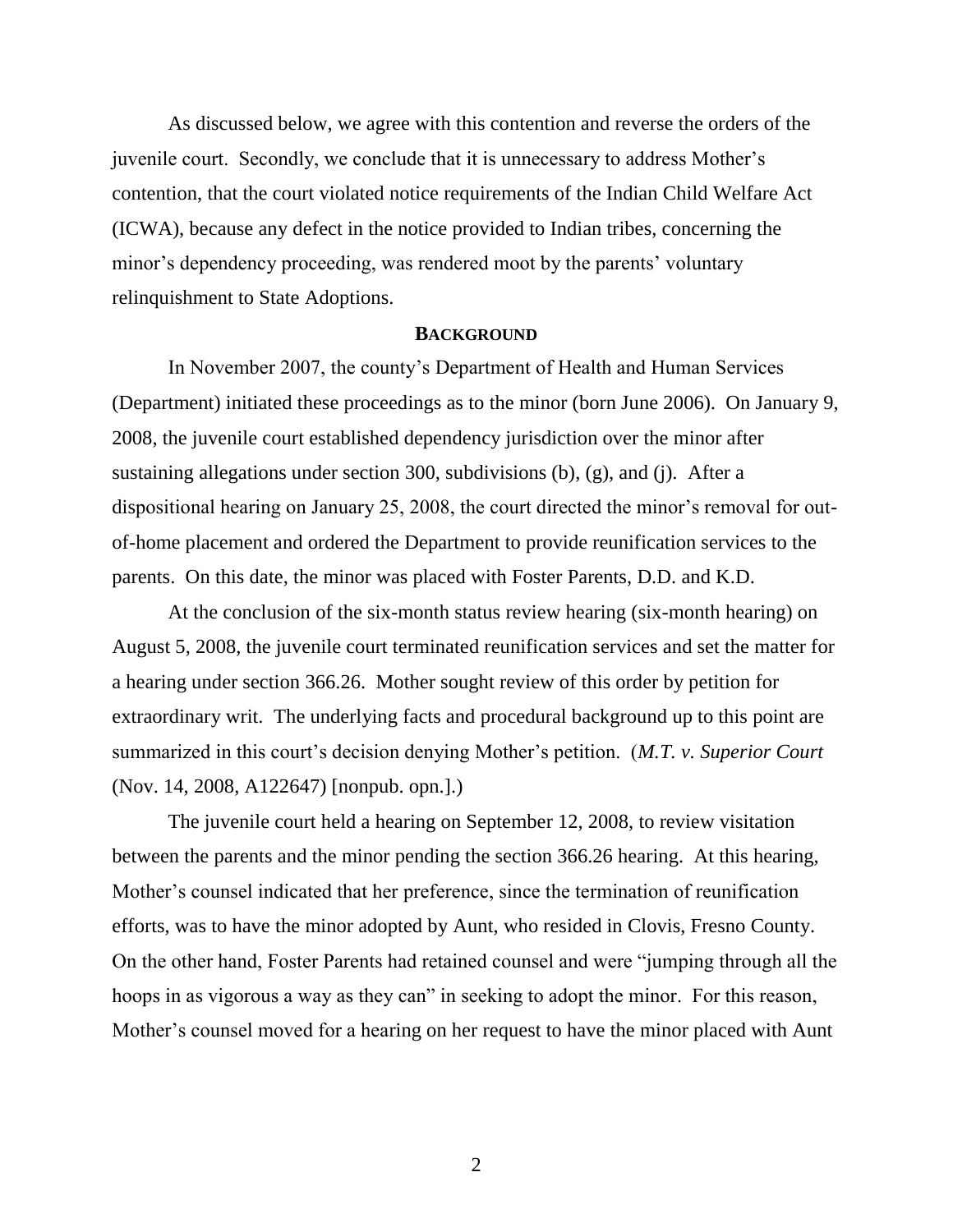pursuant to the relative placement provisions of section 361.3.**2** Counsel representing Aunt, who was present at the hearing, mentioned to the court that both Mother and Father were in the process of preparing a "designated relinquish [ment]" with State Adoptions that is, a voluntary relinquishment of their parental rights that would include their designation of a person with whom they intended the minor to be placed for adoption. (See Fam. Code, § 8700, subd. (f).) Minor"s trial counsel supported Mother"s request for a relative placement hearing, noting that Aunt had made "a very strong showing," and that "it"s better normally . . . to leave the child with family rather than with foster parents." Counsel for the Department stated that State Adoptions should be involved in the hearing.

At the outset of the relative placement hearing under section 361.3, Aunt's counsel again noted that both parents were "prepared to sign" a relinquishment of their rights with State Adoptions, designating Aunt as the person they intended the minor to be placed for adoption. S.A. (Grandmother), the mother of both Aunt and Mother, appeared at the hearing and informed the court that the minor's placement with Aunt in Clovis would interfere with her relationship with the minor, as well as the minor"s relationship with a seven-year-old half sibling, F., who lived with Grandmother. Grandmother further stated she herself was "being considered for adoptive placement" and, as she had previously adopted F., queried why she should not be able to adopt the minor as well. Mother testified to her desire that the minor be placed with Aunt, stating she and minor had lived with Aunt from before his birth until he was almost one year of age. Mother explained neither she nor Aunt had been able to maintain a relationship with F.—her biological daughter and the minor"s half sibling—because Grandmother would not allow it. She indicated, however, that Aunt would ensure the minor had contact with the minor"s two other half siblings, J. and C., who had been adopted by their paternal grandmother. The State Adoptions specialist for Del Norte County testified that she had only recently  $\overline{\phantom{a}}$ 

**<sup>2</sup>** Prior to the dispositional hearing, Aunt herself had made a request to the Department for relative placement. It appears this earlier request was not granted largely because a relative placement in Fresno County, at that point, would have interfered with the parents" reunification efforts in Del Norte County.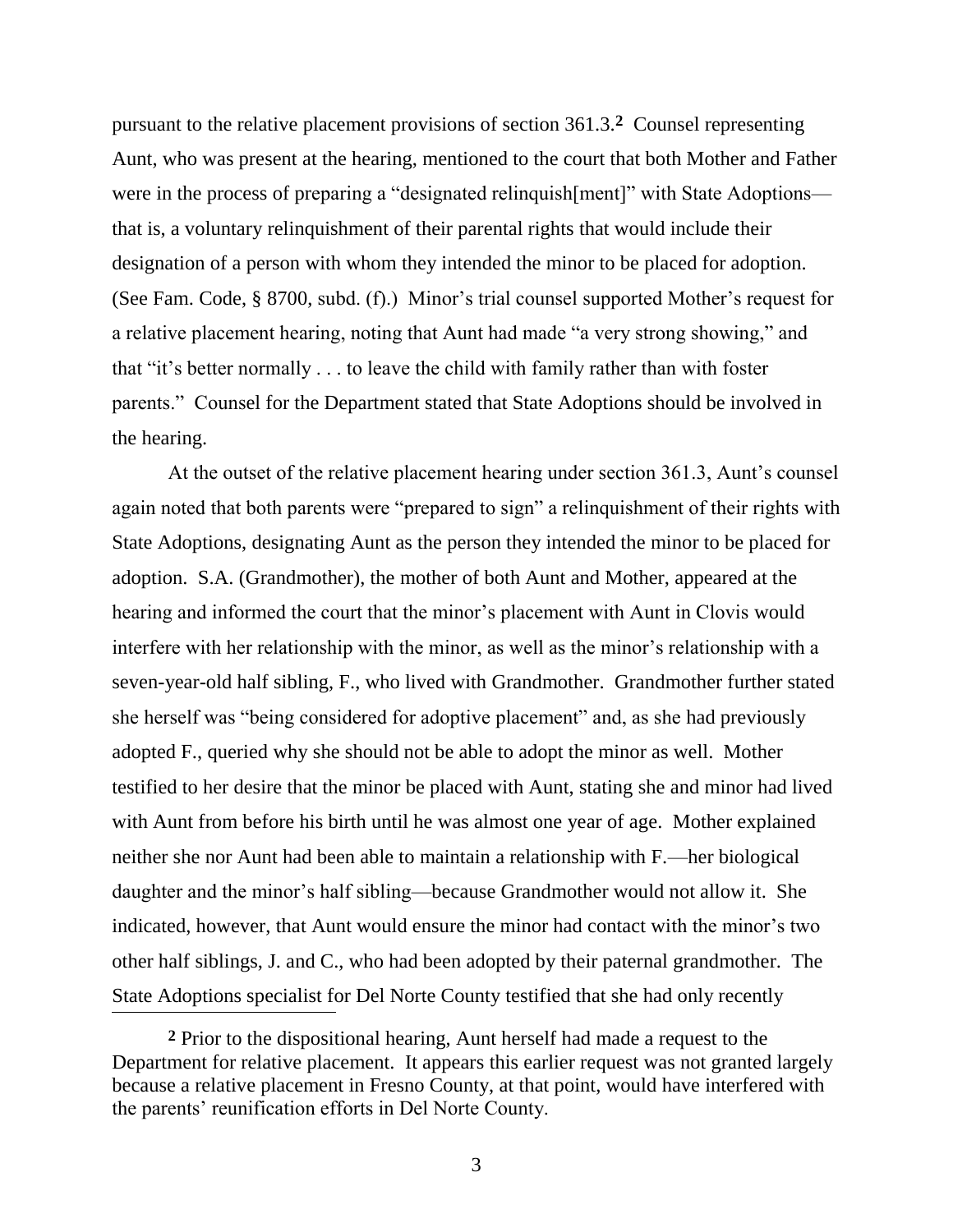received an approved home study of Aunt from the Fresno branch of State Adoptions. She stated that several families, including Foster Parents and Grandmother, were also interested in adopting the minor, and she had not yet completed her adoption assessment for the section 366.26 hearing. She recommended that the minor not be moved from his current placement with Foster Parents before she completed her assessment. At the conclusion of the hearing, on October 16, the court denied Mother"s request for immediate placement of the minor with Aunt.

Meanwhile, both Foster Parents and Aunt and P.F. filed requests for de facto parent status. The juvenile court granted these requests on November 7 and November 13, 2008, respectively. On November 17, Foster Parents additionally filed a request to be designated as prospective adoptive parents pursuant to section 366.26, subdivision (n).

The Department's report prepared for the section 366.26 hearing, completed and filed December 3, 2008, recommended that the juvenile court terminate the parents' parental rights and select adoption as the permanent plan. The Department further recommended that the court designate Foster Parents as the prospective adoptive parents and that the minor remain placed with them for adoption.

The assessment by State Adoptions, completed on December 2, 2008, by the Arcata district manager, was submitted as an attachment to the Department's report. This assessment noted that in late November, Mother and Father had "completed designated relinquishments identifying [Aunt and P.F. as] the prospective adoptive parents." State Adoption"s central office had "received and acknowledged" the completed relinquishment. State Adoptions thus regarded Aunt and P.F. as the minor"s prospective adoptive parents, deeming them "suitable and committed to the adoption." It recommended that the juvenile court "take into consideration the birth parents' wishes, as reflected in their designated relinquishment." State Adoptions noted that "[g]iven the aforementioned designated relinquishments, in which the birth parents voluntarily terminated their parental rights, it is not necessary for the court to also move to terminate the parental rights of [Mother and Father]." Declarations attached to the assessment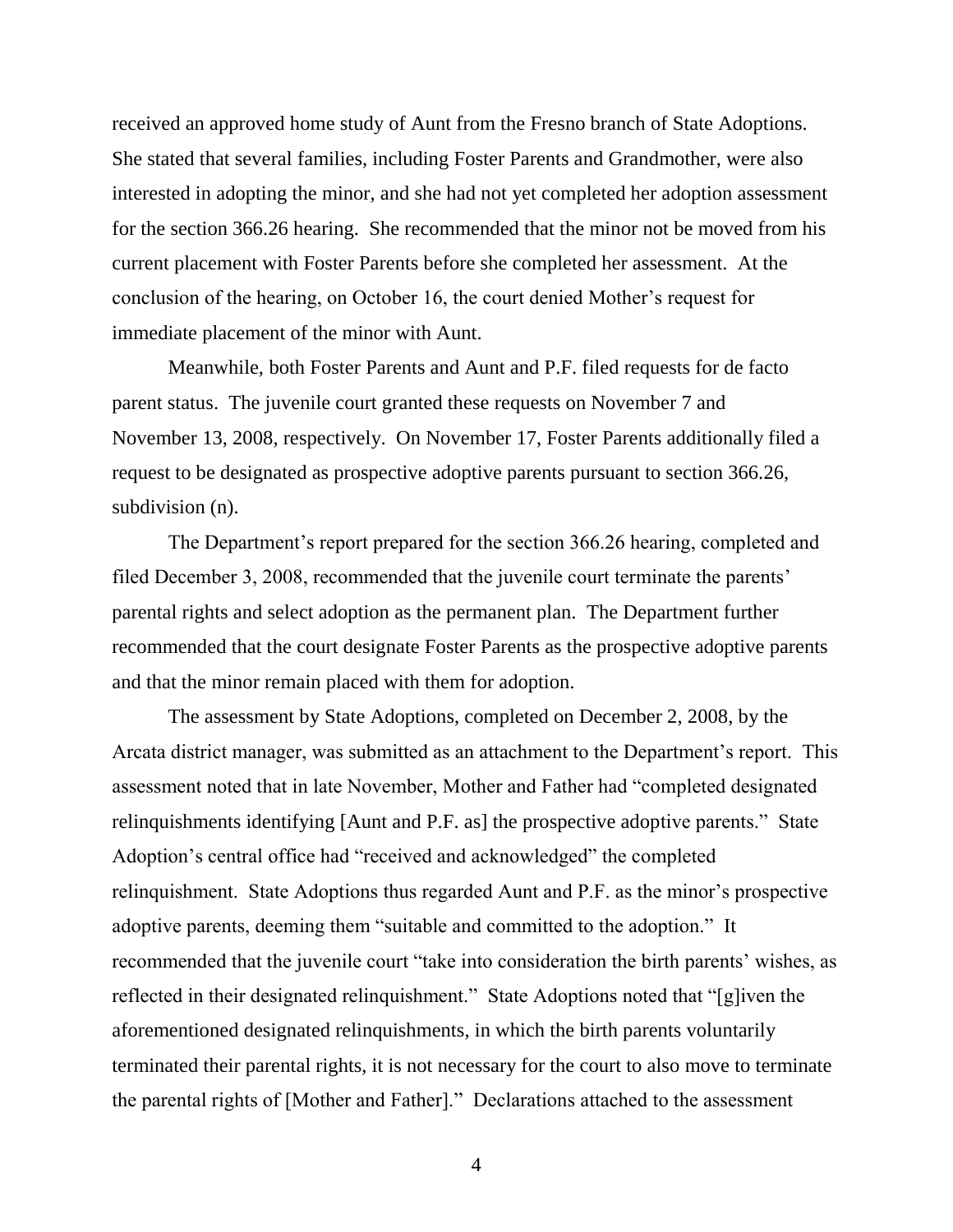averred that State Adoptions headquarters had issued an acknowledgment of the relinquishment on December 1.**3**

At the outset of the section 366.26 hearing, on December 5, 2008, the juvenile court noted that it had before it the Department's "report and its attachment." Counsel for the minor pointed out, "as a procedural matter" that both parents had "officially relinquished their claims," and thus there was no "necessity for the classical reason of a [section 366.26] hearing." Counsel for Foster Parents agreed, stating in effect there was no issue requiring a contested section 366.26 hearing, as the parents could not contest the termination of parental rights they had already relinquished. The court continued the hearing without making any determination on this point.

At the continued hearing, on December 19, 2008, the juvenile court admitted the Department"s report and the State Adoptions assessment into evidence. Counsel for Aunt and P.F. expressed his view that "the only issue to be resolved" was whether *State Adoptions* determined there would be "serious detriment" to the minor if he were removed from his current placement with Foster Parents. Counsel for Foster Parents stated there was the additional issue of Foster Parents' pending request for designation as prospective adoptive parents pursuant to section 366.26, subdivision (n). Father"s counsel made an objection to the court"s termination of parental rights based on the designated relinquishment of those rights. Counsel for Mother essentially expressed willingness to submit on the Department's report and the State Adoptions assessment.

 $\overline{a}$ 

**<sup>3</sup>** When a voluntary relinquishment such as that made by Father and Mother is made to State Adoptions or some other licensed adoption agency, the agency accepting the relinquishment must send a copy to State Adoptions for filing. The relinquishment becomes final 10 business days after receipt of the filing by State Adoptions or when State Adoptions sends written acknowledgment of receipt, whichever is earlier (unless a longer period for finality is necessary due to causes beyond the control of State Adoptions). (Fam. Code, § 8700, subd. (e)(1).) With one exception discussed below, a voluntary relinquishment, once final, may be rescinded only by mutual consent of the relinquishing parents and the agency that accepted the relinquishment. (Fam. Code, § 8700, subd. (e)(2).) The filing of the relinquishment with State Adoptions operates to *terminate* all parental rights and responsibilities, again with one exception discussed below in the opinion. (Fam. Code, § 8700, subd. (j).)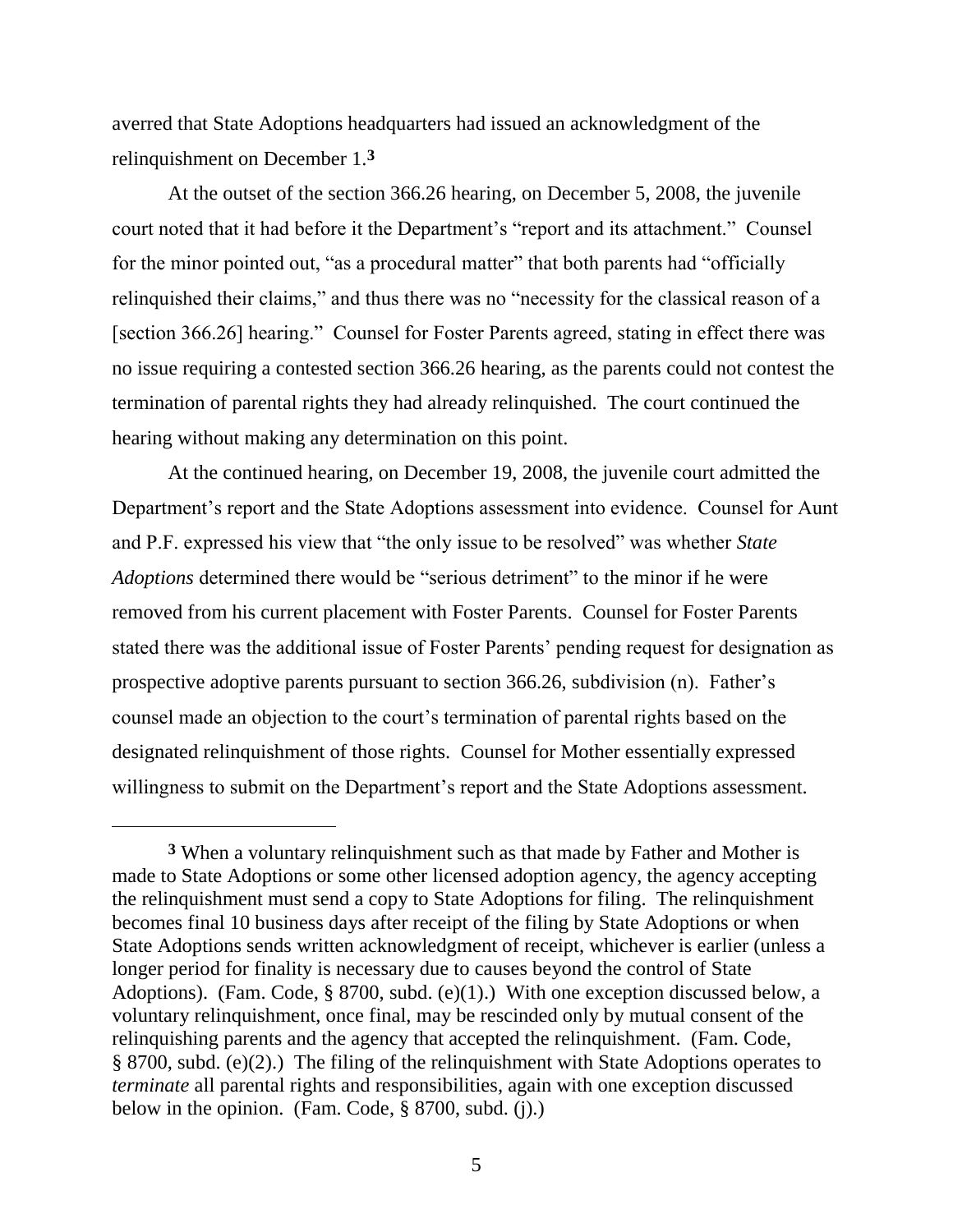The court, meanwhile, twice posed the question whether "there [was] any reason not to complete our objectives under [section] 366.26," that is, to "terminate parental rights and select adoption as the permanent plan." Asking for any disagreement, and "[h]earing none," the court proceeded to terminate both parents' parental rights, made a finding that the minor was adoptable, and ordered a permanent plan of adoption.

Counsel for Foster Parents then renewed his request that they be designated as prospective adoptive parents pursuant to section 366.26, subdivision (n). Counsel for Aunt and P.F. objected on the ground that State Adoptions had already determined that placement with Aunt was appropriate pursuant to the parents" designated relinquishments. The juvenile court did not find this objection persuasive, deeming the provisions of section 366.26, subdivision (n), to be a procedure "removing" State Adoptions" placement discretion "in a limited way." The court concluded that Foster Parents, Aunt and P.F., and Grandmother were *all* to be designated as prospective adoptive parents, and continued the matter for an evidentiary hearing relating to the minor's ultimate adoptive placement.

The parents' appeal followed. (§ 395.)

### **DISCUSSION**

# **I.** *The Juvenile Court's Orders Impermissibly Impaired the Voluntary Relinquishment* **A.** *Father's Contention*

Father argues that the juvenile court erred in holding the hearing under section 366.26 after the voluntary relinquishment he and Mother made to State Adoptions. He points out that the juvenile court had no right to limit their ability to make a voluntary relinquishment to a public adoptions agency that was willing to accept it. (§ 361, subd. (b).) Father also points out that, once their designated relinquishment became final before the date set for the section 366.26 hearing—State Adoptions was vested with exclusive custody and control of the minor until an order of adoption is granted. (Fam. Code, § 8704, subd. (a).) In Father's view, the court's decision to hold the section 366.26 hearing, and to make orders that included one that terminated his and Mother"s parental rights and one that granted Foster Parents' request for designation as prospective adoptive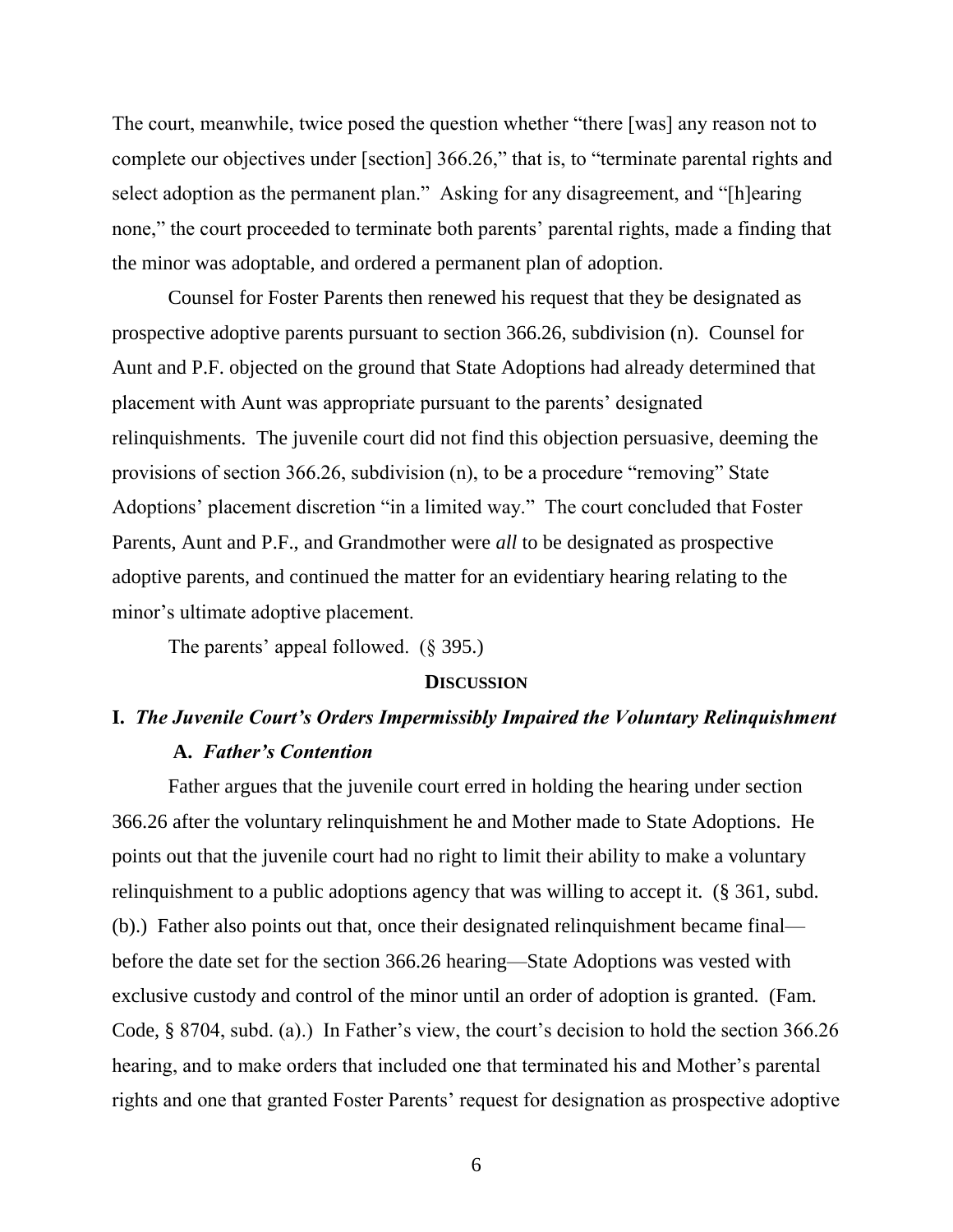parents under section 366.26, subdivision (n), was error that impermissibly and prejudicially interfered with their voluntary relinquishment to State Adoptions, with its designation of Aunt and P.F. as the intended adoptive parents. Appellate counsel for the minor has filed a responding brief that joins in this argument.

### **B.** *The Statutory Scheme*

Father's contention calls for a detailed examination of the Family Code provisions governing voluntary relinquishment and the applicable provisions of the dependency law. Once a child is adjudged a dependent of the juvenile court, that court is authorized to issue orders that limit the control a parent may exercise over that child, to the extent necessary to protect the child. (§ 361, subd. (a).) The juvenile court may not, however, "limit the ability of a parent to voluntarily relinquish his or her child to [State Adoptions] or to a licensed county adoption agency at any time while the child is a dependent child of the juvenile court, if [State Adoptions or the county adoption agency] is willing to accept the relinquishment."  $(\S 361, \text{subd. (b)})$ 

A birth parent may relinquish a child to State Adoptions or a licensed adoption agency**4** by a written statement signed before two subscribing witnesses and acknowledged before an authorized official of State Adoptions or the licensed adoption agency. (Fam. Code, § 8700, subd. (a).) To be effective, a certified copy of the relinquishment must be sent to and filed with State Adoptions. (Fam. Code, § 8700, subd. (e) $(1)$ .) As noted above, a relinquishment generally becomes final when State Adoptions sends a written acknowledgment of receipt of the relinquishment, or in any

**<sup>4</sup>** A "licensed adoption agency" is one licensed by State Adoptions to provide adoption services, including both county adoption agencies and private adoption agencies. (Fam. Code, § 8530.) While section 361, subdivision (b), prohibits a juvenile court from limiting the ability of a birth parent to make a voluntary relinquishment of a dependent child either to State Adoptions or a county adoption agency, the court may, nevertheless, limit the ability of a birth parent to make a voluntary relinquishment of a dependent child to a licensed *private* adoption agency, pursuant to its authority to limit parental control under section 361, subdivision (a). (*Teresa J. v. Superior Court* (2002) 102 Cal.App.4th 366, 375-376.)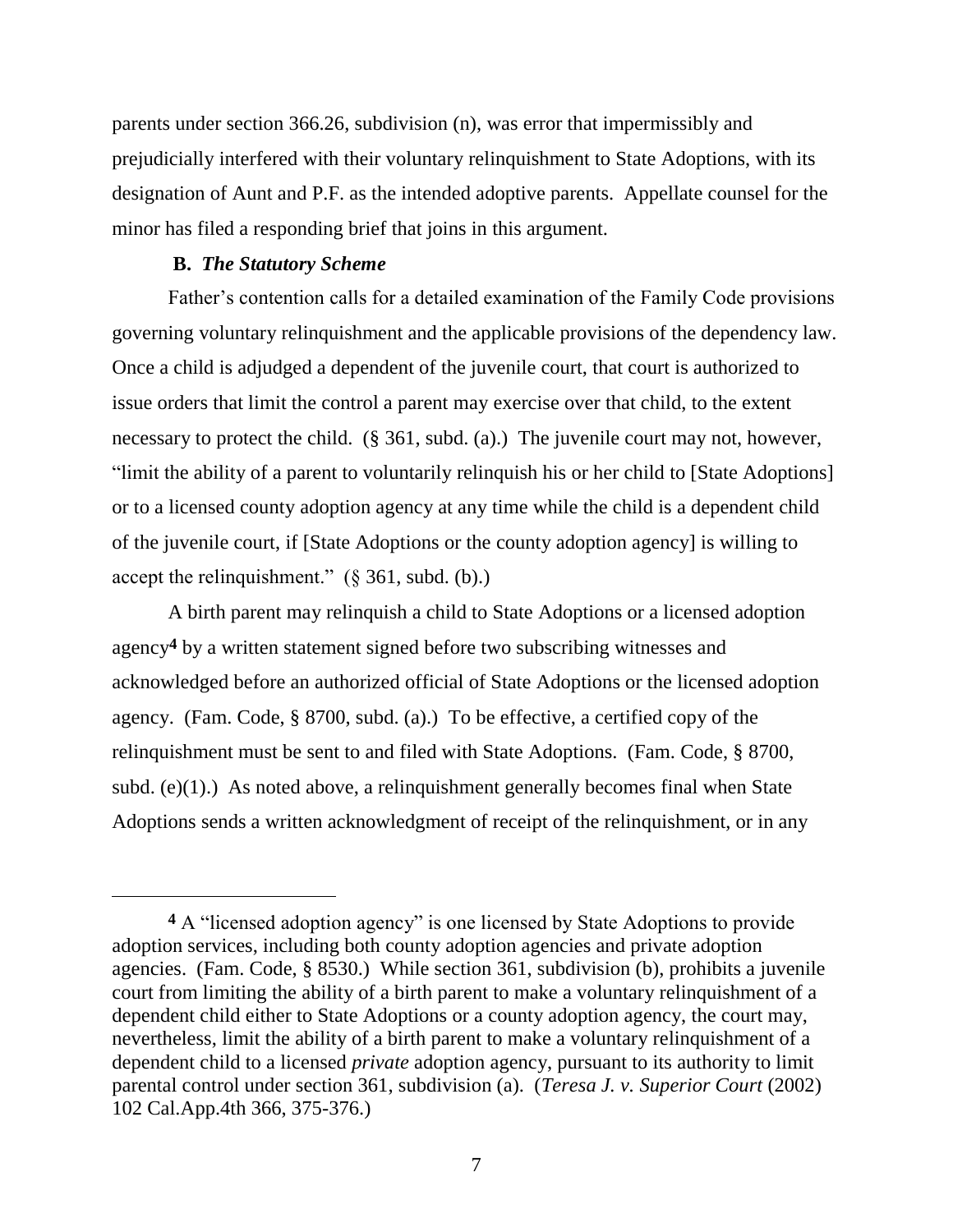event after the lapse of 10 business days after State Adoptions receives the relinquishment for filing. (See fn. 3, *ante.*)

After a relinquishment becomes final, it may be rescinded only by mutual consent of the relinquishing parent and State Adoptions or the licensed adoption agency. (Fam. Code, § 8700, subd. (e)(2).) There is, however, one exception. As was done by Father and Mother in this case, a birth parent may name in his or her voluntary relinquishment the person or persons with whom he or she intends that placement of the child for adoption be made by State Adoptions or the licensed adoption agency. (Fam. Code, § 8700, subd. (f).) State Adoptions or the licensed adoption agency may not accept a relinquishment under Family Code section 8700—including one that designates the intended adoptive parent—unless the agency determines it is able to place the child for adoption.**5** (Cal. Code Regs., tit. 22, § 35135, subd. (a)(2).) Nevertheless, the provisions for voluntary relinquishment recognize that State Adoptions or the licensed adoption agency, even after accepting a designated relinquishment, might ultimately decide either not to place the child with the designated persons or to remove the child from placement with the designated persons prior to granting of adoption. In such an event, State Adoptions or the licensed adoption agency must provide notice of its decision to the relinquishing birth parent. (Fam. Code, § 8700, subd. (g).) The relinquishing birth parent then has 30 days from the mailing of the notice in which to rescind his or her relinquishment, or to rescind that relinquishment and make a new one that designates a different person or persons for adoptive placement.**6** (Fam. Code, § 8700, subd. (h).) With the exception of this right to rescind a designated relinquishment when the designated placement is terminated before an adoption order is granted, the filing of a l

**<sup>5</sup>** Thus, for example, the adoptions specialist in this case testified at the relative placement hearing that State Adoptions would not "randomly" accept a designated relinquishment, but would first need to complete an approved home study of the designated placement and determine additionally that the designated placement was in the child"s best interest.

**<sup>6</sup>** Of course, to be effective the new designation must be accepted by State Adoptions or the licensed adoption agency and filed with State Adoptions. (See Fam. Code, § 8700, subd. (h)(3).)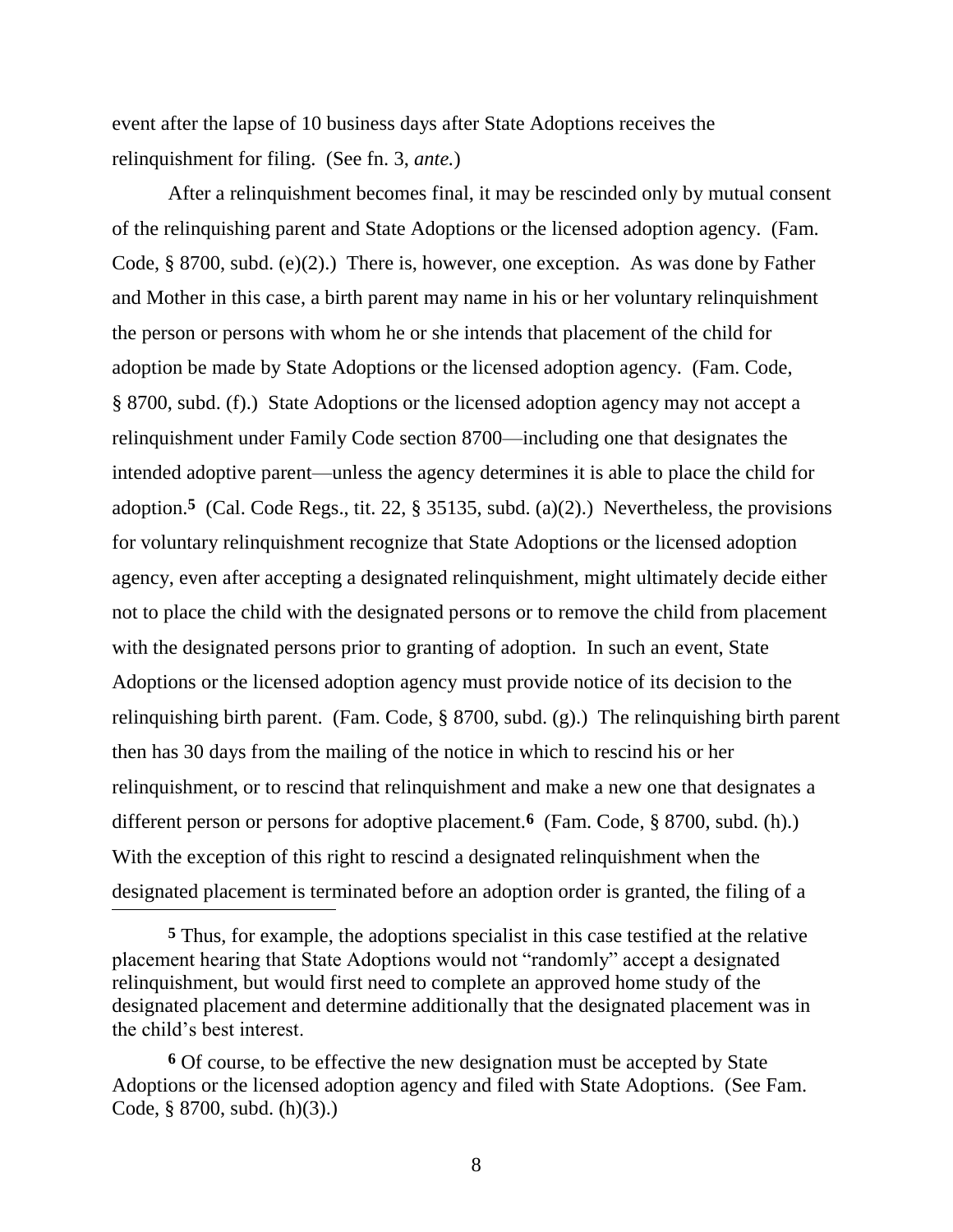voluntary relinquishment with State Adoptions operates to terminate all parental rights and responsibilities with regard to the child. (Fam. Code, § 8700, subd. (j).)

When a birth parent has voluntarily relinquished a child for adoption under Family Code section 8700, and that child is a dependant of the juvenile court, the adoption agency accepting the relinquishment must, within five court days, provide written notice of the relinquishment to the juvenile court having jurisdiction, counsel for the minor, if any, and counsel for the relinquishing parent, if any. (Fam. Code, § 8700, subd. (i).)

When a child is freed for adoption—whether by voluntary relinquishment under Family Code section 8700 or by termination of parental rights—the agency to whom the child has been freed becomes responsible for the care of the child, and is entitled to exclusive custody and control of the child until an order of adoption is granted. (Fam. Code, § 8704, subd. (a).) The agency to whom the child has been freed for adoption may, in its discretion, terminate a temporary care placement or an adoptive placement at any time before an adoption order is granted. (Fam. Code § 8704, subd. (a).) The juvenile court retains jurisdiction over a dependent child freed for adoption, until the order of adoption is granted. (See §§ 366.29, subd. (c), 366.3, subd. (a).) Its oversight of placement decisions by the agency having exclusive custody and control however, is limited. Once a petition for adoption has been filed by the prospective adoptive parents, the agency having exclusive custody and control may not remove the child from an adoptive placement with these parents without approval of the court—that is, the juvenile court or family law court in which the adoption petition has been filed. (Fam. Code, § 8704, subd. (b); see § 366.26, subd. (e).) But before the prospective adoptive parents file an adoption petition, the juvenile court may interfere with or disapprove a placement decision made by the agency having exclusive custody and control only if the agency"s decision is " "patently absurd or unquestionably not in the minor"s best interests." " (*In re Harry N.* (2001) 93 Cal.App.4th 1378, 1397, quoting *Department of Social Services v. Superior Court* (1997) 58 Cal.App.4th 721, 725 (*Theodore D.*).)

This limitation on the juvenile court's oversight of the adoption agency's placement decisions was modified by 2005 legislation. "If the court, *by order or*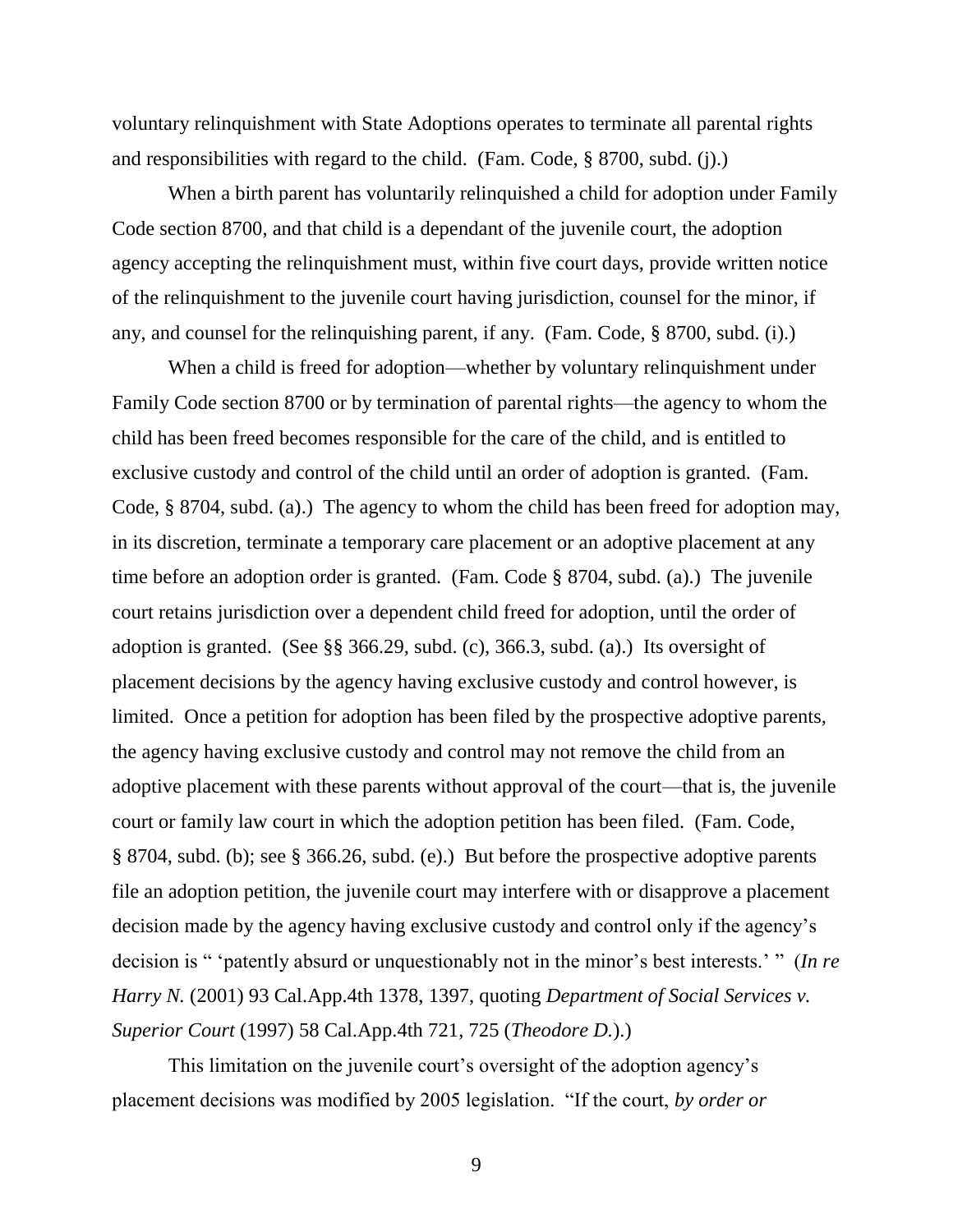*judgment, declares the child free from custody and control of both parents, or one parent* if the other does not have custody and control . . . [State Adoptions or the] licensed adoption agency . . . shall be entitled to the exclusive care and control of the child at all times until a petition for adoption is granted, *except as specified in subdivision (n)*. . . ." (§ 366.26, subd. (j), italics added.) Subdivision (n), in turn, authorizes the juvenile court "*at a* [section 366.26] *hearing or any time thereafter*, [to] designate a *current caretaker7* as a prospective adoptive parent" if the caretaker has taken care of the child for at least six months, has expressed a commitment to adoption, and has taken at least one step to facilitate the adoption process.  $(\S$  366.26, subd. (n)(1), italics added.) The designation gives the caretaker limited standing in the dependency proceeding, essentially requiring the agency to give the caretaker notice of any proposed decision it has made to remove the child from placement with the caretaker, permitting the caretaker to file a petition with the juvenile court objecting to the proposed removal, and permitting removal of the child only if the court determines removal is in the child"s best interest. (§ 366.26, subd. (n)(3); see *Wayne F. v. Superior Court* (2006) 145 Cal.App.4th 1331, 1334, 1342.)

Finally, we note that section 366.26 generally outlines the procedures by which the juvenile court selects a permanent plan for a dependent child "in order to provide [a] stable, permanent home[]" for that child, choosing, in order of preference, a plan of either adoption, legal guardianship, or long-term foster care. (§ 366.26, subd. (b).) The court may select a plan of adoption only after ordering the termination of parental rights, and, if the petition for adoption is filed with the juvenile court, may proceed with the adoption only after the appellate rights of the natural parents have been exhausted. (§ 366.26, subd. (b)(1); see also § 366.26, subds. (c)(1) & (e).)

But section 366.26 is *not* the exclusive procedure to terminate parental rights in a dependency proceeding. With regard to a dependent child, the "exclusive procedures for permanently terminating parental rights" are those specified in section 366.26, and *also* 

**<sup>7</sup>** Given the limitation to designate only "current caretakers," the juvenile court in this instance had no authority to designate Grandmother or Aunt and P.F.—in addition to Foster Parents—as prospective adoptive parents.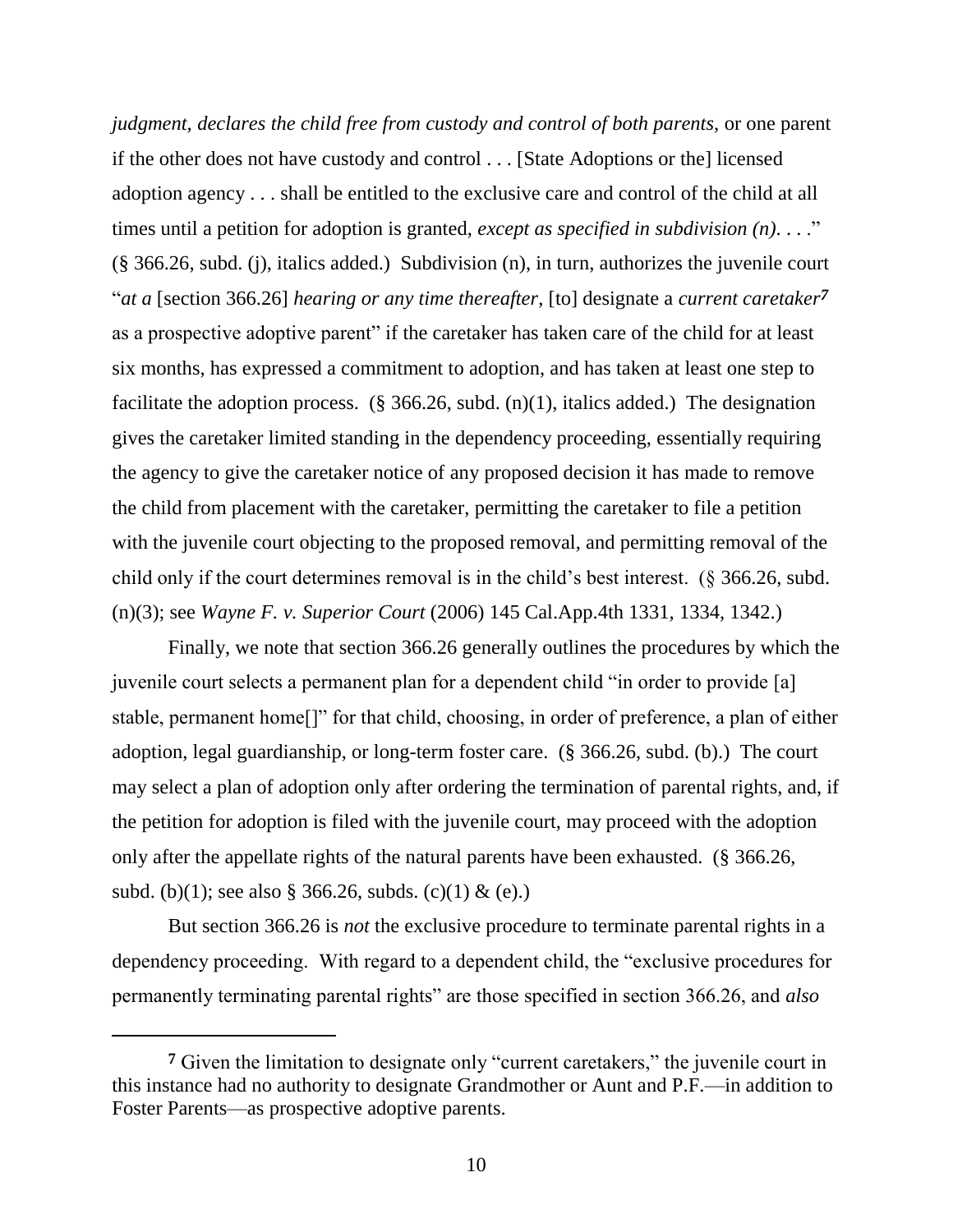those specified in several Family Code sections including section 8700. (§ 366.26, subd. (a).)

### **C.** *The Interplay of Voluntary Relinquishment and Dependency Law*

The foregoing provisions, read together, clearly evidence a legislative intent to preserve without limitation the right of a birth parent of a dependent child to relinquish voluntarily his or her parental rights and free the child for adoption through a public adoption agency. (§§ 361, subd. (b), 366.26, subd. (a); Fam. Code, §§ 8700, 8704.) This right includes the ability to participate in the adoption process to the extent of designating a relative or other person with whom the birth parent intends the public adoption agency to place the child for adoption. It also includes the right—notwithstanding the voluntary relinquishment of all other parental rights—to rescind the relinquishment within the specified 30-day period, in the event that the public adoption agency terminates the designated placement before adoption is final. (Fam. Code,  $\S$  8700, subds. (f), (g) & (h).) These rights necessarily continue throughout the dependency proceeding, at least until the juvenile court has ordered the involuntary termination of parental rights, an order that obviously leaves the birth parent with no further rights to relinquish.

Here the juvenile court, at its hearing on December 5, 2008, had before it the State Adoptions assessment and attached declarations. The assessment and declarations indicated that the parents had completed a voluntary, designated relinquishment that had been accepted by State Adoptions, a public adoption agency, and that duly became final on December 1, when State Adoptions headquarters gave written acknowledgment of the relinquishment. (See Fam. Code, § 8700, subd. (e)(1)(A).) The court was on notice, as the minor"s trial counsel pointed out, that there was no "necessity" for a section 366.26 hearing, at least in its "classical" sense, because the parents had exercised their right under section 361, subdivision (b), to relinquish their parental rights and free the minor for adoption through a public adoption agency.

Neither the dependency law nor the applicable rules of court specify what the juvenile court must do in such circumstances—that is, when the parents make a voluntary designated relinquishment that becomes final *after* the court has set a section 366.26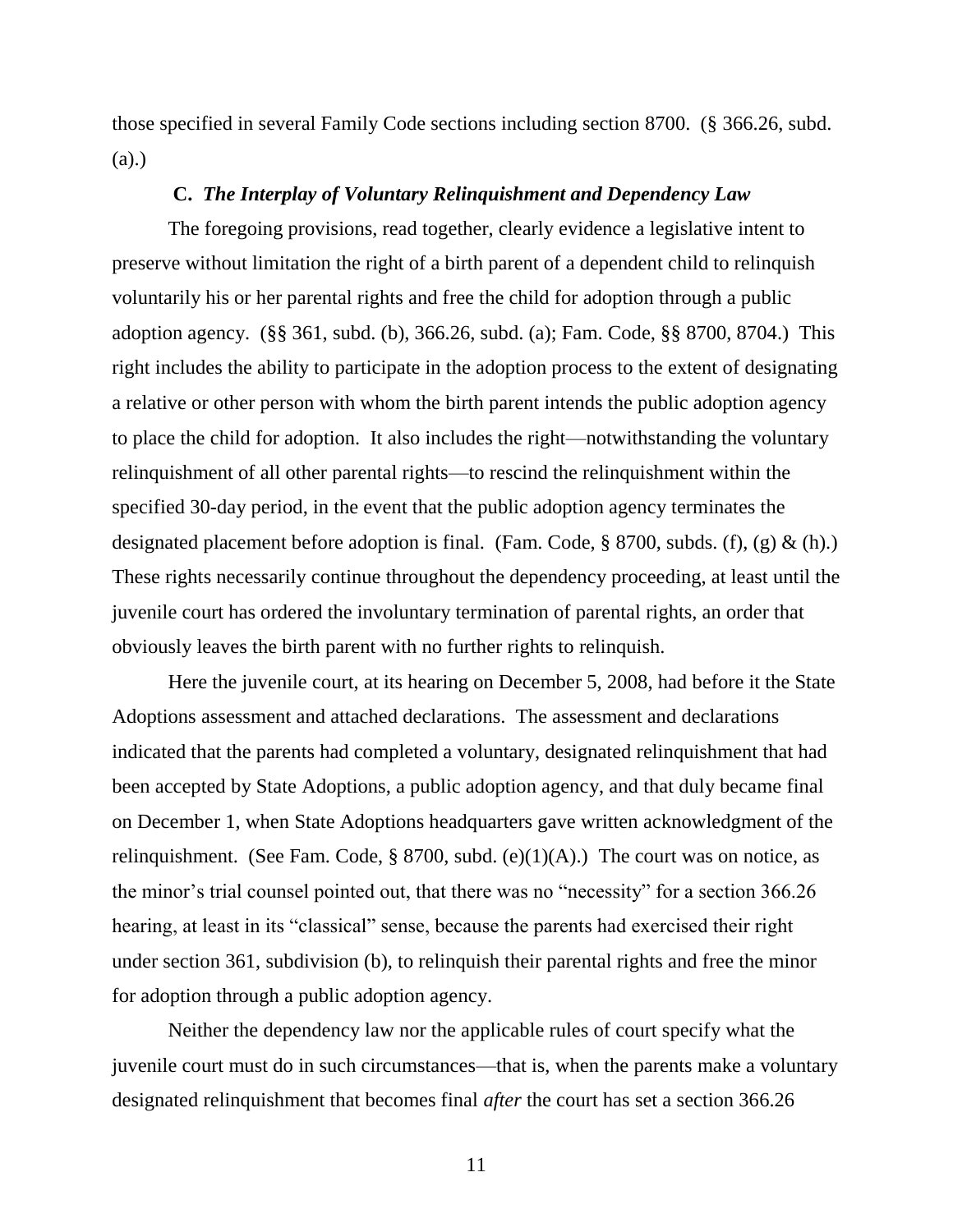hearing, but *before* the date set for the section 366.26 hearing. The scheme outlined above, however, makes it clear what a juvenile court may *not* do. The court is barred by section 361, subdivision (b), from making any order that interferes with a birth parent's final, voluntary designated relinquishment.

The orders made by the juvenile court in this case impermissibly interfered with the parents' relinquishment in several respects. First and foremost, the court was no longer authorized to order the involuntary termination of parental rights. The parents had effectively terminated their parental rights through the alternative procedure of voluntary relinquishment, an alternative expressly authorized by section 366.26, subdivision (a). Moreover, an order of involuntary termination, once it becomes final, is conclusive and binding in nature, both on the parents and the minor, and the juvenile court cannot set it aside.<sup>8</sup> (§ 366.26, subd. (i)(1).) As such, it would necessarily interfere with and effectively cut off the parents" one remaining right to *rescind* their relinquishment in the event the designated placement was terminated before adoption became final. (Fam. Code,  $\S 8700$ , subds. (g) & (h).)

Because the court could not properly make an order that involuntarily terminated Father's and Mother's parental rights, it was also precluded from making an order under section 366.26 placing the minor for adoption. (§ 366.26, subd. (b)(1).) The minor had already been placed for adoption through the final designated relinquishment, at which point State Adoptions was entitled to exclusive custody and control of the minor until the granting of an order of adoption. (Fam. Code, § 8704, subd. (a).) The most that the juvenile could properly do, under theses circumstances, was to hold a hearing for the purpose of vacating the scheduled section 366.26 hearing, and state on the record its reasons for doing so. That is, the selection of a permanent plan under section 366.26 had become unnecessary because the parents and State Adoptions, through a final, voluntary designated relinquishment, had freed the minor for adoption through State Adoptions, a public adoption agency.

**<sup>8</sup>** There is a limited exception applicable when the plan for adoption has been unsuccessful after at least three years. (§ 366.26, subd. (i)(2).)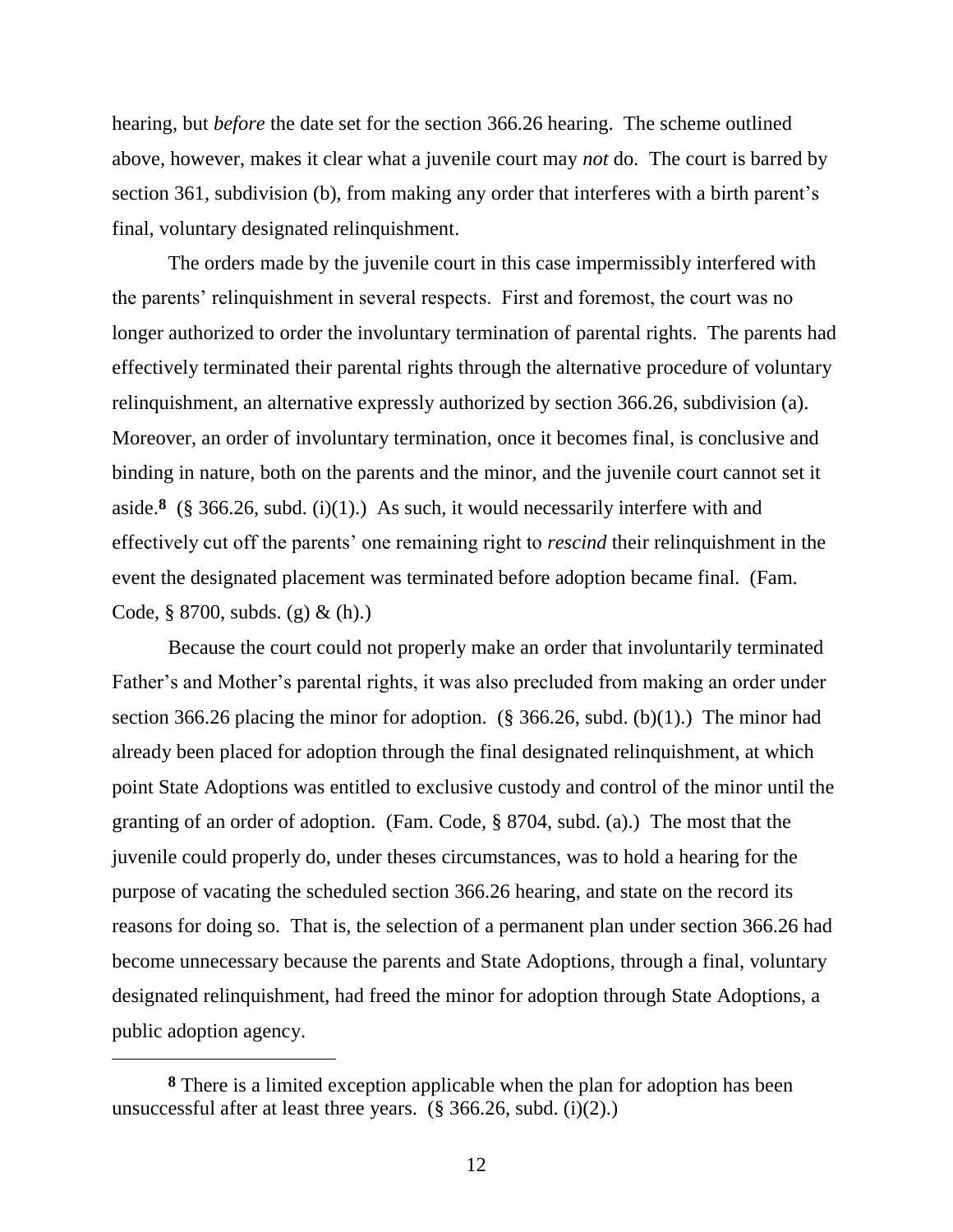Finally, it was error for the juvenile court in this instance to issue an order granting the request of the minor"s current caregivers, Foster Parents, for designation as prospective adoptive parents. Such an order may *only* be made at a section 366.26 hearing or thereafter. (§ 366.26, subd.  $(n)(1)$ .) But the court in this instance could not accomplish the purposes of a section 366.26 hearing. It was precluded by the final voluntary designated relinquishment from ordering the involuntary termination of parental rights, and thus from ordering the minor placed for adoption. Nor was the court authorized to select any other permanent plan, as the relinquishment had effectively accomplished such a selection by freeing the minor for adoption through State Adoptions. As we have noted, the only proper course open to the court was to vacate the section 366.26 hearing, and thus it was premature for the court to consider properly any request for designation as prospective adoptive parents under section 366.26, subdivision (n). More importantly, the order designating Foster Parents as prospective adoptive parents was in critical conflict with the Father's and Mother's final designation of Aunt and P.F. as the intended adoptive placement, in violation of section 361, subdivision (b) and Family Code section 8700, subdivision (f).

The Department argues that the juvenile court was entitled to proceed with the section 366.26 hearing in order to address the protections offered to current caregivers under subdivision (n) of section 366.26, because those provisions are applicable "[n]otwithstanding section 8704 of the Family Code." (See  $\S 366.26$ , subd. (n)(1).) The simple answer to this is that "exclusive custody and control" provisions of Family Code section 8704 apply when a child has been freed for adoption by "*either relinquishment or termination of parental rights*." (Fam. Code, § 8704, subd. (a), italics added.) When this language is read together with section 366.26, subdivision (n)(1), it is clear that the procedures of section 366.26, subdivision (n), are intended to limit the "exclusive custody and control" provisions of Family Code section 8704 only when the child has been freed for adoption through a juvenile court order terminating parental rights involuntarily in a section 366.26 hearing. The protections for current caregivers under section 366.26, subdivision (n), do not come into play when a child has been freed for adoption through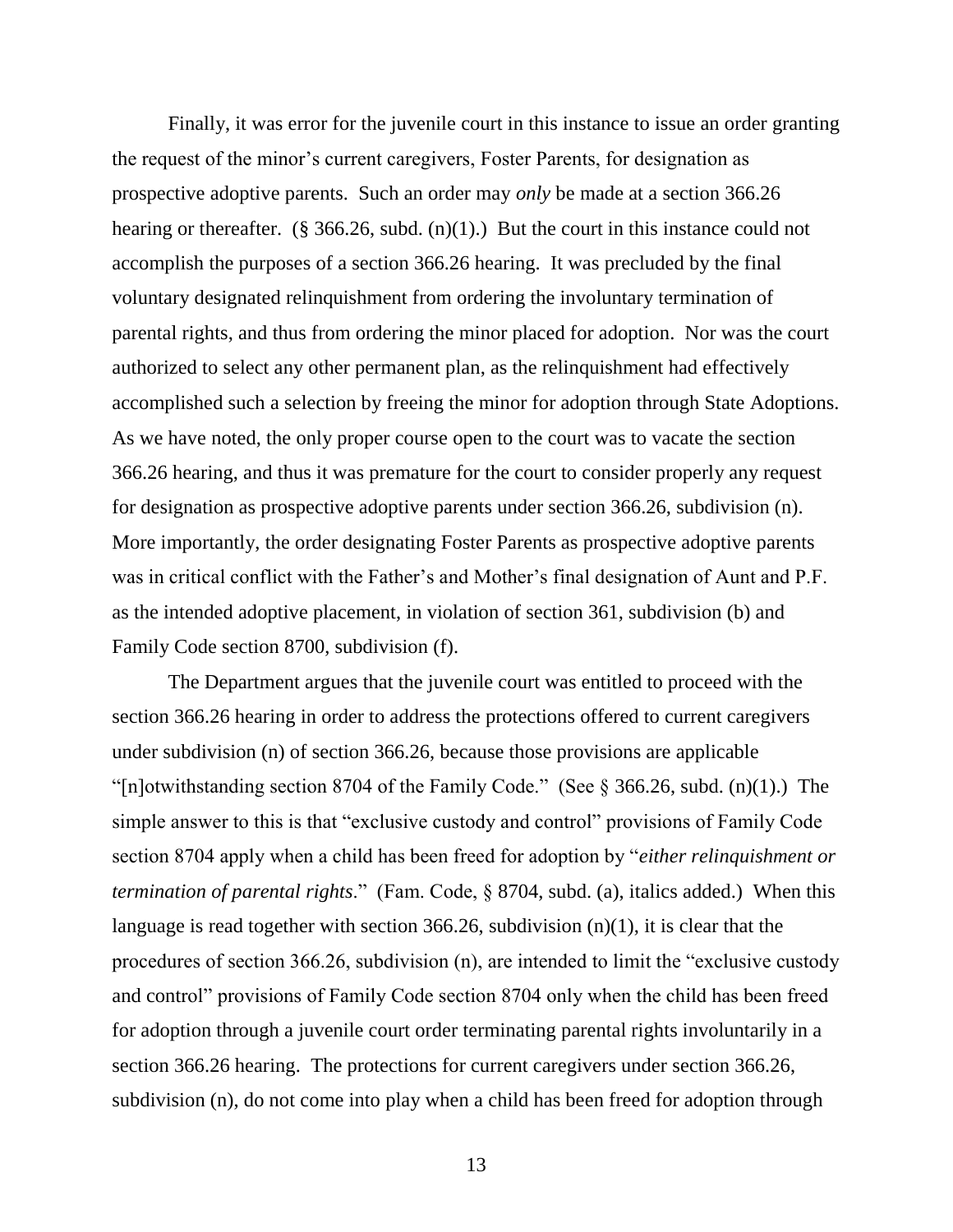the voluntary relinquishment procedures of Family Code section 8700. Any such interpretation would allow the error that occurred in this case—a designation of current caregivers as prospective adoptive parents that actively conflicts with a voluntary designated relinquishment in violation of the protections afforded to birth parents under section 361, subdivision (b).

The Department protests that such an interpretation would allow "different standards" to be applied to a child depending on whether his or her birth parents relinquished their rights or had them terminated involuntarily by the juvenile court. However, the scheme outlined above is designed to balance the best interests of a dependent child with the rights of birth parents. On the one hand, a birth parent is entitled to contest a proposed involuntary termination of his or her parental rights, and when there is an involuntary termination of parental rights, the juvenile court may not proceed with nor finalize any adoption until the parents" appellate rights have been exhausted. (§ 366.26, subds. (e) & (j).) On the other hand, when birth parents relinquish their parental rights voluntarily, they are not only able to participate in the adoption process, but their relinquishment also obviates the need for a contested hearing to terminate their rights involuntarily. The child relinquished voluntarily, may, in turn, achieve the stability of a final adoption without the delay attendant upon the exhaustion of the parents" appeal from an involuntary termination of parental rights.**9**

 $\overline{a}$ 

**<sup>9</sup>** Such delay is illustrated by the period that has elapsed since the order of December 19, 2008, the subject of this appeal. We note also that the provisions of subdivision (n) of section 366.26 originated with Statutes 2005, chapter 626, section 1 (Sen. Bill No. 218). To determine legislative intent it is appropriate to consider the floor analysis of this bill. (See *People v. Broussard* (1993) 5 Cal.4th 1067, 1075.) The Senate Floor Analysis for Senate Bill No. 218 of 2005 indicates that the procedures to protect current caregivers, now set out in section 366.26, subdivision (n), were designed to address concerns arising during the more *delayed* "period between termination of parental rights and the granting of a petition for adoption," as distinguished from the more expedited period between voluntary relinquishment and the granting of a petition for adoption. (See Sen. Rules Com., Off. of Sen. Floor Analyses, analysis of Sen. Bill No. 218 (2005-2006 Reg. Sess.) Sept. 6, 2005, par. 3.) <http://www.leginfo.ca.gov/pub/05-06/bill/sen/sb\_0201-

<sup>0250/</sup>sb 218 cfa 20050906 135301 sen floor.html> [as of Nov. 30, 2009].)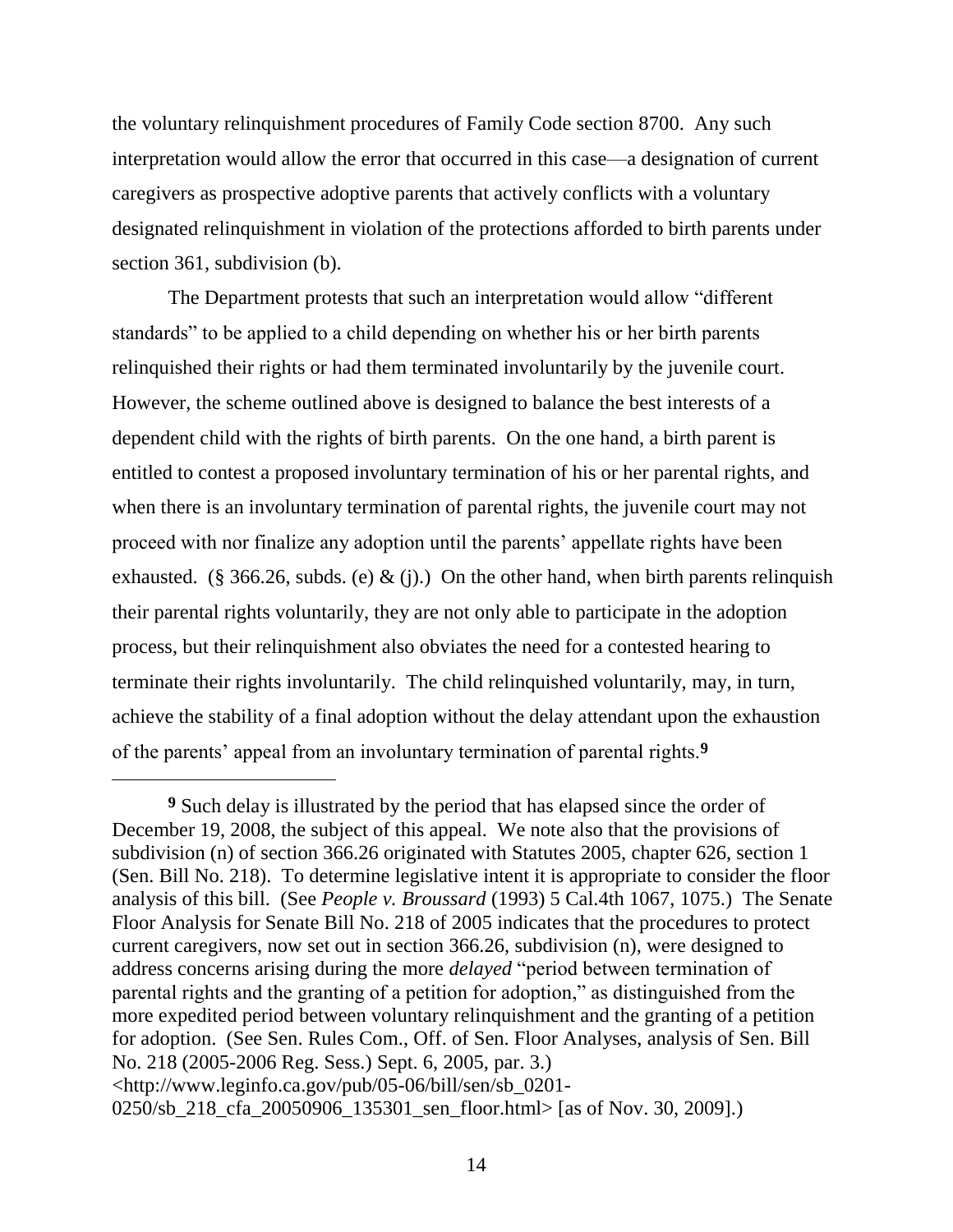The Department's other arguments are similarly unpersuasive. It suggests, for example, that the juvenile court was entitled to proceed with a section 366.26 hearing in order to implement the protections of section 366.26, subdivision (k). That subdivision sets out a "preference" for the application for adoptive placement made by a current caretaker when the agency making the placement determines that the child "has substantial emotional ties to the . . . caretaker . . . and removal . . . would be seriously detrimental to the child's emotional well-being." (§ 366.26, subd. (k).) That subdivision, however, had little or no relevance by the time of the date set for the section 366.26 hearing. The "preference" refers only to the processing of the application for adoptive placement and the completion of the family study. (§ 366.26, subd. (k).) The Department's report completed immediately prior to the scheduled section 366.26 hearing indicates that the applications for adoptive placement and home studies had already been completed for Foster Parents, as well as for Aunt and P.F.

The Department suggests finally that the juvenile court was entitled to proceed with the section 366.26 hearing because none of the parties clearly disputed the need for the court to select a permanent plan. We disagree. As noted above, the court was on notice that a final, voluntary designated relinquishment had been accomplished prior to scheduled commencement of the section 366.26 hearing, and the minor's trial counsel pointed out there was no longer any need to accomplish the "classical" purposes of a section 366.26 hearing.

## **D.** *Conclusion*

We conclude, in summary, that when, as here, the birth parents make a voluntary designated relinquishment to a public adoption agency under Family Code section 8700, and the relinquishment becomes final after the section 366.26 hearing has been set, but before it is scheduled to commence, the relinquishment effectively precludes the need for a hearing to select a permanent plan under section 366.26. The juvenile court is precluded from making any order that interferes with the parents' unlimited right to make such a voluntary relinquishment to a public adoption agency. In this case, the court made such orders, both when it terminated parental rights involuntarily, and when it designated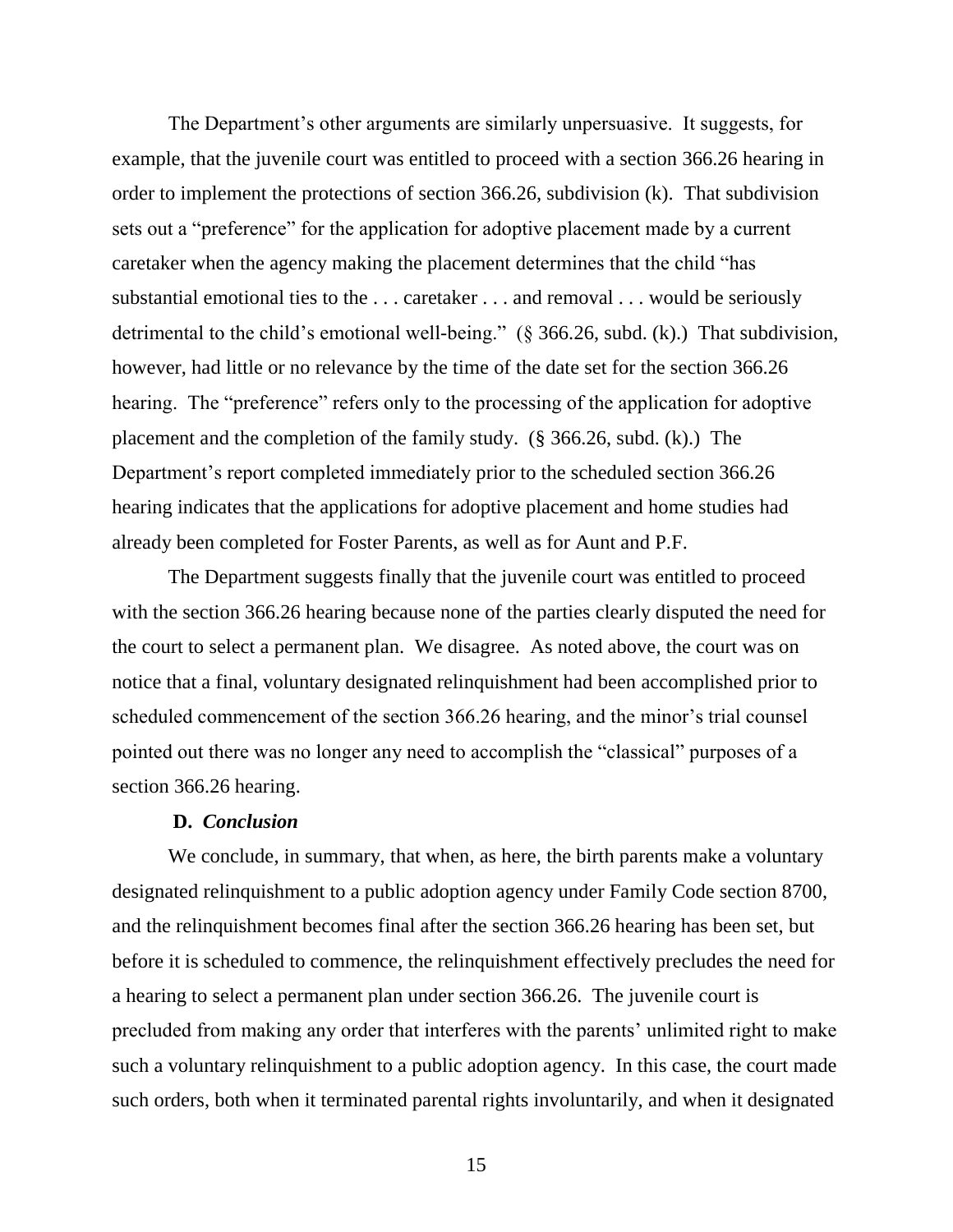Foster Parents as prospective adoptive parents under section 366.26, subdivision (n). These orders not only violated the parents' statutory rights under section 361, subdivision (b), but were clearly prejudicial to the designation they made under Family Code section 8700, naming Aunt and P.F. as the intended adoptive placement. We accordingly reverse the order of December 19, 2008.

### **II.** *ICWA Notice Violations*

At the outset of the proceeding, Mother stated she had a grandmother who was a member of a Cherokee or Choctaw tribe, while Father stated he thought he might have Blackfeet "ancestry." The Department sent notice to these tribes, including such information about their grandparents and great-grandparents as Mother and Father had provided. Based on the tribes' responses, the Department determined, by the time of the six-month hearing, that ICWA did not apply. At the six-month hearing itself, counsel for Mother stated that Aunt, who was not present, had provided counsel with documents indicating that Aunt was applying for a "certificate of degree of Indian blood" from the Chickasaw tribe—a tribe not previously identified in the proceeding. Grandmother, who was present at the hearing, informed the court that neither her own mother nor her grandmother had an "affiliation with any tribe." The court stated that, since the documents did not establish any specific information indicating Chickasaw ancestry, and since Grandmother denied such ancestry, there was "no credible basis" for the claim, and ruled that the minor was not an Indian child within the meaning of ICWA.

Mother argues, essentially, that the Department failed to investigate adequately the parents' initial claims of Indian ancestry, to provide the Cherokee, Choctaw, and Blackfeet tribes with more detailed information than what she and Father had provided. She also claims the juvenile court violated its ongoing duty to provide notice when it declined to provide notice to the Chickasaw tribe after being informed at the six-month hearing of Aunt's application to that tribe.

The duty of the Department and juvenile court under ICWA, to inquire regarding Indian affiliation, and to provide notice and an opportunity to intervene to appropriate Indian tribes, is one that applies in dependency proceedings that involve a child the court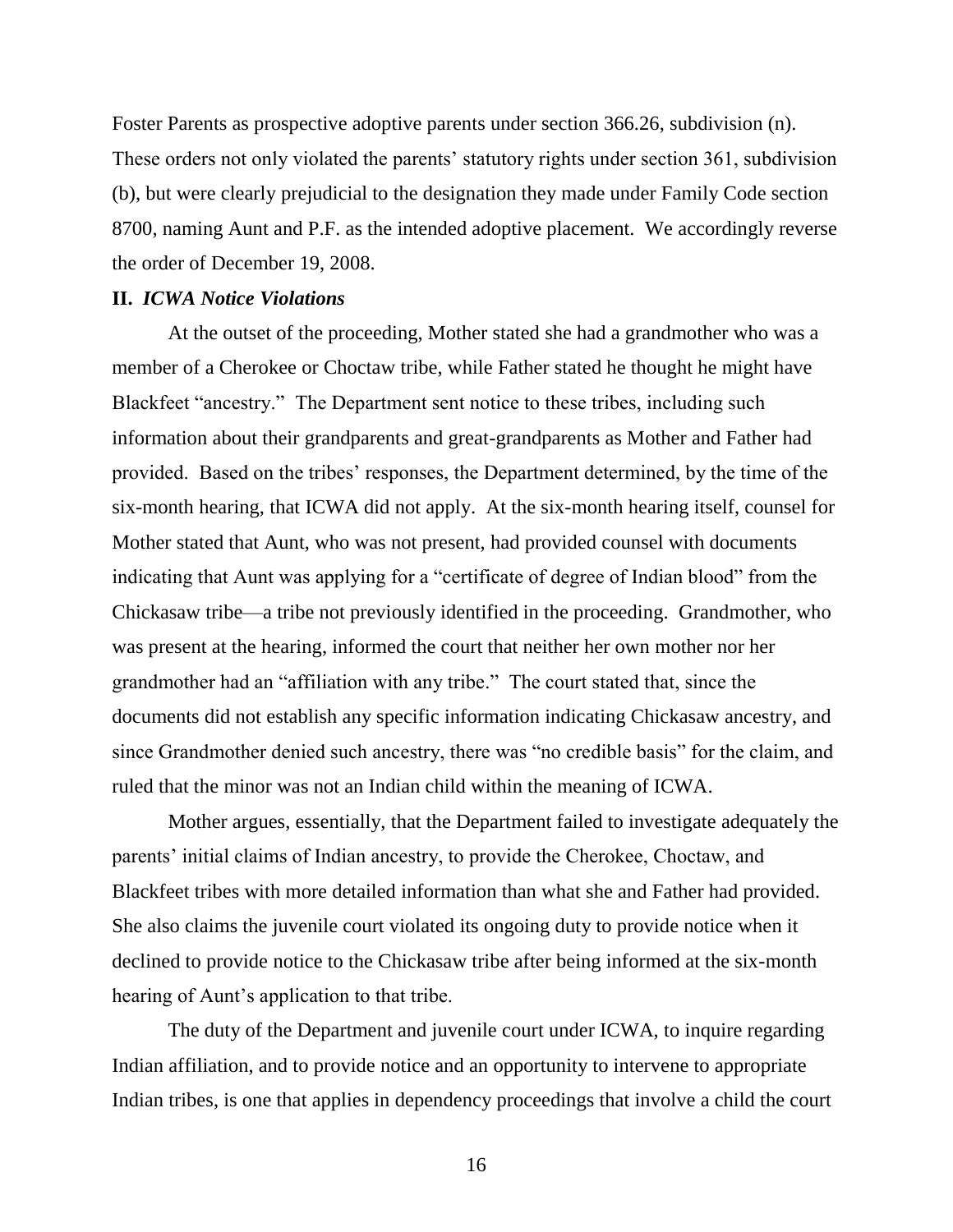knows or has reason to know is an Indian child, and that may result in an involuntary foster care placement, guardianship, or involuntary termination of parental rights and adoptive placement. (25 U.S.C. § 1912; Cal. Rules of Court, rule 5.480; see Cal. Rules of Court, rule 5.481.) After the parents" voluntary relinquishment freed the minor for adoption through State Adoptions, the minor was effectively freed from the dependency proceedings to the extent they might result in involuntary foster care placement, guardianship, or adoptive placement following an involuntary termination of parental rights. At that point, State Adoptions, as the adoption agency accepting relinquishment, became subject to separate provisions of ICWA relating to voluntary relinquishments by the parents of an Indian child. (See 25 U.S.C. §§ 1913, 1915; Fam. Code, § 8606.5.) The inquiry and notice provisions no longer applied pending the outcome of the voluntary adoption proceeding. Accordingly, we deem events subsequent to the court's ICWA status ruling, made at the six-month hearing, rendered Mother"s objections moot, and deem it unnecessary to consider the merits of those objections.

## **DISPOSITION**

The order of December 19, 2008, is reversed.**10**

Marchiano, P.J.

\_\_\_\_\_\_\_\_\_\_\_\_\_\_\_\_\_\_\_\_\_\_

We concur:

Margulies, J.

\_\_\_\_\_\_\_\_\_\_\_\_\_\_\_\_\_\_\_\_\_\_

\_\_\_\_\_\_\_\_\_\_\_\_\_\_\_\_\_\_\_\_\_\_

Banke, J.

 **10** The motion of minor"s counsel to strike references to Dr. Blake Carmichael"s report from respondent"s brief is denied as moot in light of the controlling issues on appeal.